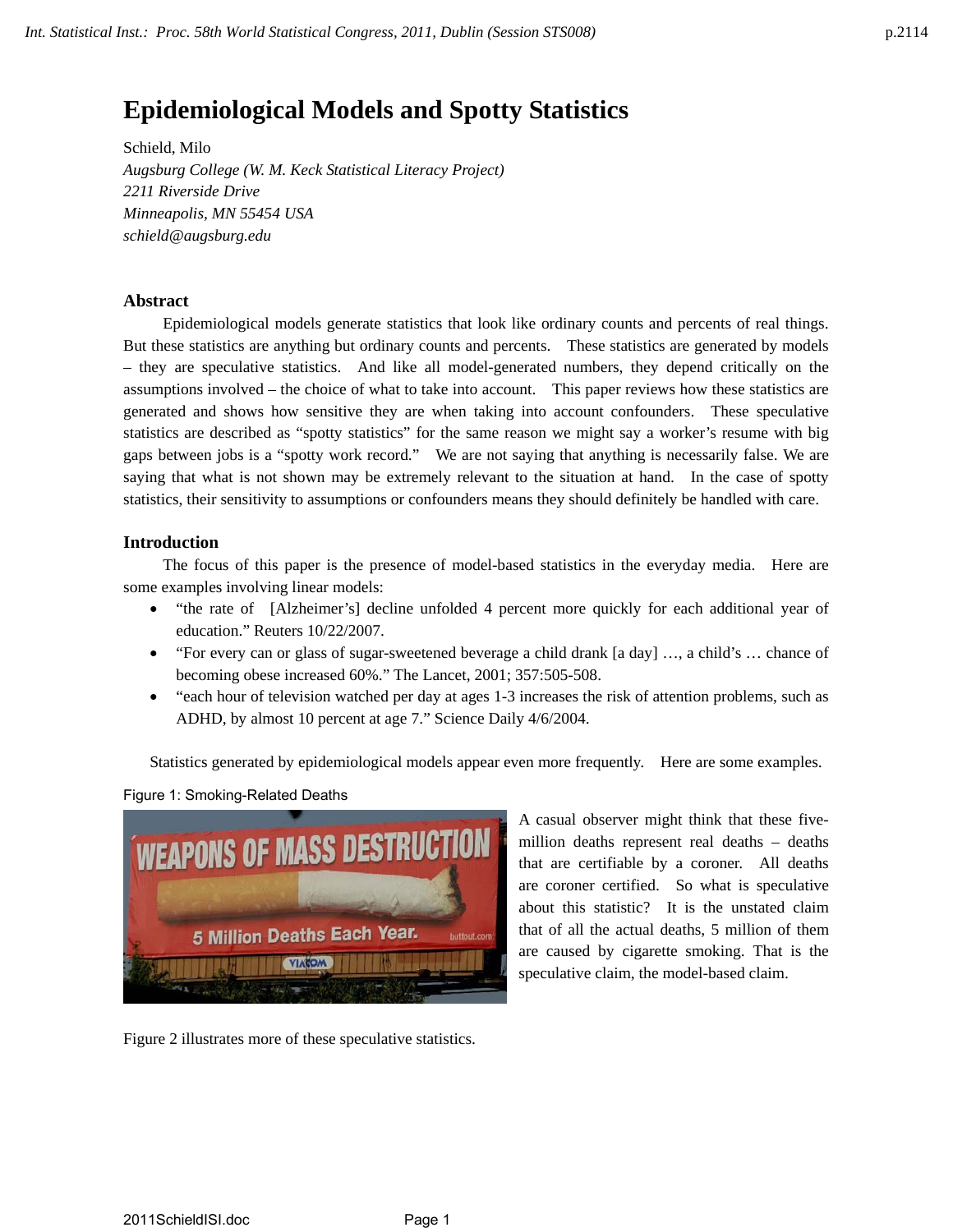Figure 2: Smoking-Related Deaths



Again, a coroner has certified various causes of death as shown on each slice of this pie chart. But a coroner never certifies such deaths are caused by cigarette smoking. These, too, are model-based statistics. So how are they generated?

The arithmetic involved is elementary. Take any situation in which you have individual subjects with a binary outcome (say died or survived) and where these subjects can be formed into two subgroups (say smokers and nonsmokers). Simply obtain the death rate for each group. Call the death rate among those exposed to cigarette smoking the RateExposed. Call the death rate among those in the control group (the non-smokers) the RateControl. With just those two rates, use Equation 1 to generate the exact percentage of the deaths in the exposed group that are attributable to being a member of that group:

Equation 1: Percentage Attributed to Exposure = 100% \* (RateExposed – RateControl)/RateExposed

To understand this formula better, consider this "toy" data involving cancer deaths. Note that the cause of death listed on a death certificate identifies proximate causes (e.g., lung cancer) and does not speculate on distant causes (e.g., smoking). See Schield (2009).

|                   | <b>Cause of Death</b> |                    |              |
|-------------------|-----------------------|--------------------|--------------|
|                   | <b>Other</b>          | <b>Lung Cancer</b> | <b>TOTAL</b> |
| <b>Non-Smoker</b> | 784                   | 16                 | 800          |
| <b>Smoker</b>     | 160                   | 40                 | <b>200</b>   |
| <b>TOTAL</b>      | 944                   | 56                 | 1000         |

Table 1: Lung-Cancer Deaths among Smokers

Of the 40 lung cancer deaths among these smokers, what fraction is attributable to the smoking? Certainly not all of them. Non-smokers can die from lung cancer. We need the excess over what is expected if they did not smoke.

Lung cancer was the cause of death for 20% of smokers (40/200) and for 2% of non-smokers (16/800). The excess is 18%: 90% of 20%. So we say that the excess – the 90% of the lung-cancer deaths among smokers – are attributable to smoking where  $90\% = 100\%*(20\% - 2\%)/20\%$ .

This procedure is illustrated in Figure 3.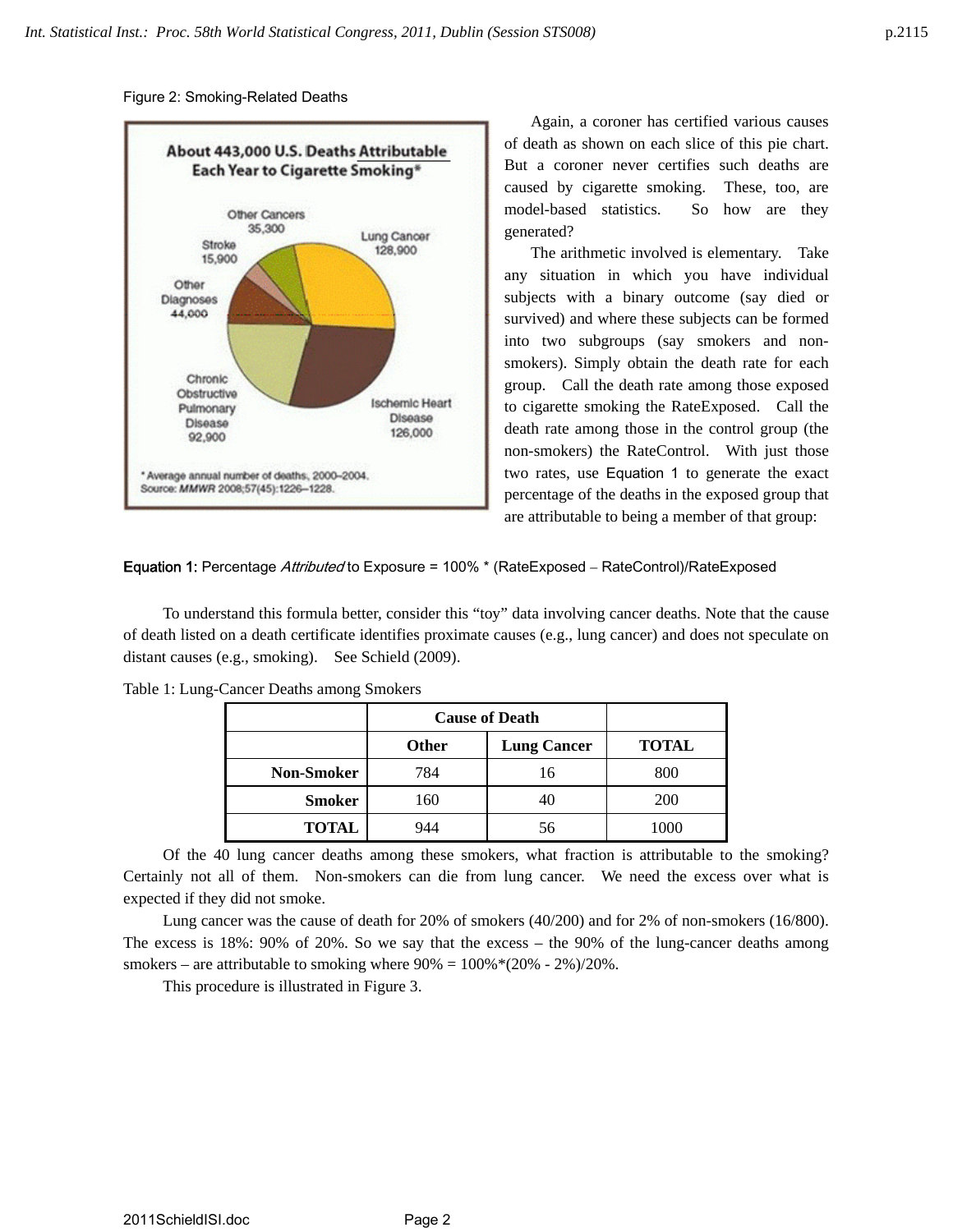Figure 3: Percentage of Lung Cancer Deaths Attributable to Smoking



In any controlled study, any excess of an outcome found in the exposed group is always attributable to membership in that group, whether causal or not. One does not even need the two percentages – just their ratio: the relative risk. So if lung-cancer deaths are 10 times as prevalent for smokers as for non-smokers, then **90%** of smoker lung-cancer deaths are *attributable* to smoking.

Now suppose the *coroner-certified* lung-cancer deaths among smokers number **100,000**. The lungcancer deaths among smokers *attributable* to smoking number 90,000: **90% of 100,000**.

This simple arithmetic allows one to compute statistics on almost any subject at any level. Consider deaths attributable to "diesel pollution." As long as the death rate of those living closer to highways or truck stops is greater than that of those living further away, we can calculate the percentage of deaths attributable to "diesel pollution" among the former and the associated number of deaths.

#### Figure 4: Diesel-Related Deaths

## **Study blames diesel for deaths**

By Jon Brodkin / Daily News Staff Wednesday, February 23, 2005

Diesel pollution is responsible for more deaths than drunk drivers and homicides, according to a new study that estimates how many premature deaths, asthma attacks and heart attacks are caused by diesel pollution in every U.S. county.

Nationwide, diesel pollution causes 21,000 premature deaths each year, including 475 in Massachusetts and 81 in Middlesex County, robbing those who die of an average of 14 years of their lives,

Isn't this incredible? The researchers who did this study know exactly how many premature deaths diesel pollution is responsible for nationwide (21,000), in Massachusetts (475) and in Middlesex county (81). A coroner counted the deaths, but the fraction of those attributable to diesel pollution is totally model-based.

Death counts seem reliable – especially when we say they are coroner-certified. But these counts of diesel-related deaths are not coroner-certified. These are statistical deaths. Yes, a real person actually died, but the cause of death is speculative. Asking whether these deaths are coroner-certified is an ambiguous question. The deaths are real. But of these real deaths, the number that is attributable to diesel pollution" is totally speculative.

## **Other Examples of Deaths involving Speculative Statistics.**

This simple arithmetic procedure can be used to calculate the number of deaths attributed to a wide variety of related factors as shown in Table 2. See Danaei et al (2009).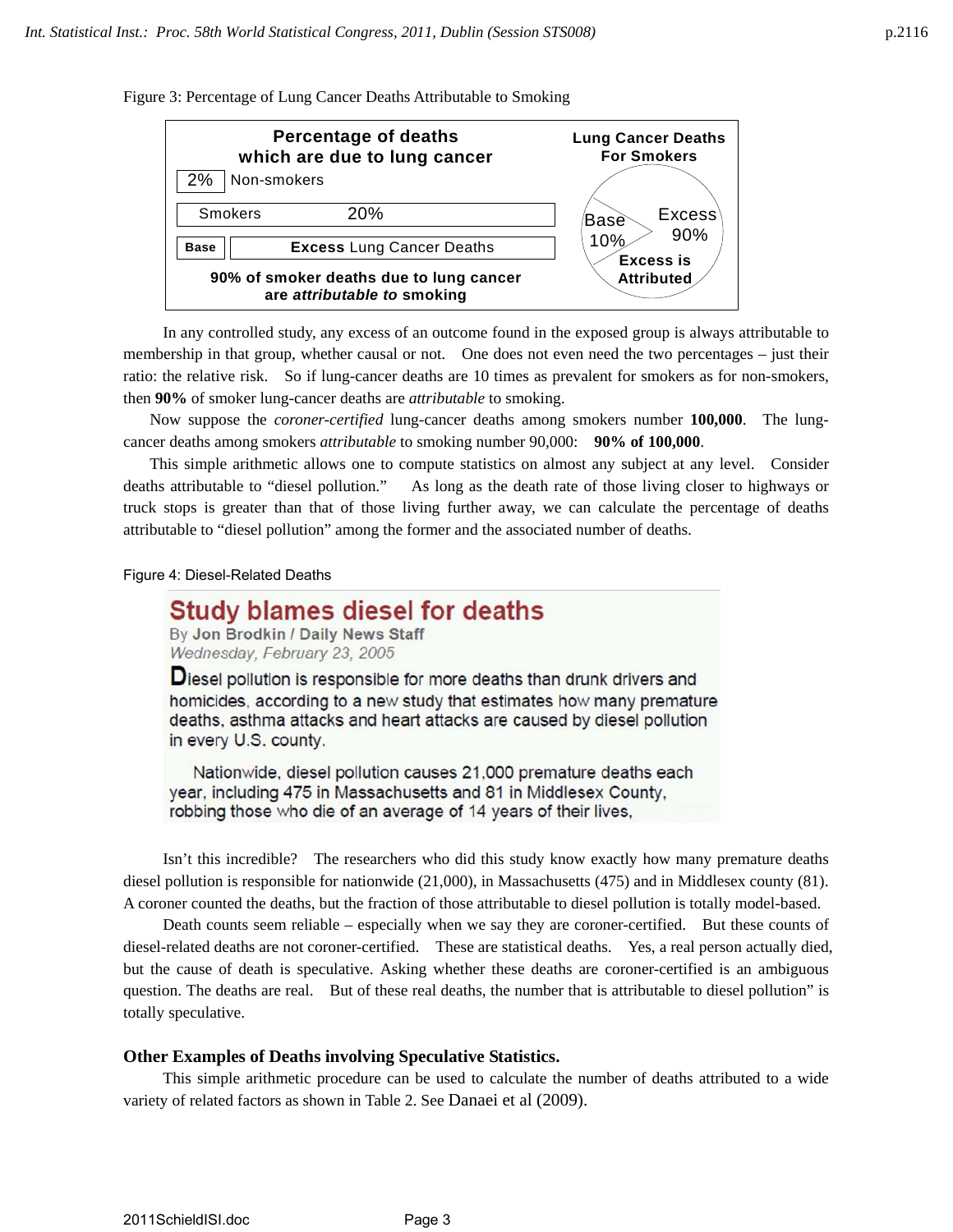| <b>Cause</b>                    | <b>Number</b> |  | <b>Cause</b>           | <b>Number</b> |
|---------------------------------|---------------|--|------------------------|---------------|
| Smoking                         | 467,000       |  | High LDL cholesterol   | 113,000       |
| Hypertension (blood pressure)   | 395,000       |  | High salt intake       | 102,000       |
| Overweight-obesity              | 216,000       |  | Low Omega-3 (seafood)  | 84,000        |
| Inactivity, inadequate activity | 191,000       |  | High trans fatty acids | 82,000        |
| High blood sugar                | 191,000       |  | Low fruits vegetables  | 58,000        |

Table 2: Preventable Causes of Deaths in U.S.

www.emaxhealth.com/2/24/30740/smoking-high-blood-pressure-obesity-top-preventable-death-causes.html

## **Examples of Speculative Statistics on the Web.**

Speculative statistics don't generally have a unique grammatical identifier. The simplest case involves deaths. Here are web statistics on hits for various phrases involving death.

| Matches        | <b>WEB SEARCH</b>      | Matches | <b>WEB SEARCH</b>   |
|----------------|------------------------|---------|---------------------|
| 7 <sub>M</sub> | deaths associated with | 591 K   | deaths attributed   |
| 87 K           | deaths connected with  | 246 K   | deaths attributable |
| 6 M            | deaths linked to       | 65 K    | attributable deaths |
| 39 M           | deaths due to          | 384 K   | unnecessary deaths  |
| 5 M            | deaths because of      | 363 K   | excess deaths       |
| 28 M           | deaths caused by       | 1.2 M   | premature deaths    |

Table 3: Google Matches with various Search Phrases

These statistics were obtained on April, 2011 using an "exact phrase" match.

On the left side, notice the clear distinction between "deaths associated with" at the top and "deaths caused by" at the bottom. Next to "deaths associated with" we have "deaths connected with", "deaths linked to". These are generally seen as synonyms for "associated with". Next to "death caused by" we have "deaths because of." While *cause* and *because* may differ when dealing with people, they certainly share causation as a common factor. The largest group in between "associated with" and "caused by" is "deaths due to". *Due to* is a nicely ambiguous phrase. Here is where the deaths on the right side might appear.

On the right side, the first three phrases clearly indicate their epidemiological origin by the presence of "attributed" or "attributable." The last three are much more common, however. Reflect for a moment. When is a death *unnecessary*, *excess* or *premature*? With the exception of executing criminals, all deaths could be regarded as *unnecessary, excess* or *premature*. So what do these phrases really mean?

*Unnecessary, excess* and *premature* all indicate model-based statistics as compared with some other group having a lower rate. These phrases are code for speculative statistics.

## **Epidemiological statistics are easily generated**

To this point, all the examples have involved deaths. But the speculative statistics are easily generated for all sorts of outcomes. All we need are two subgroups having different rates for a common outcome (e.g., two complementary wholes having a common part). . Here are some examples:

**Percentage attributable:** percentage of college graduates attributable to having educated parents, percentage of high-school dropouts attributable to having a single-parent, and percentage of prisoners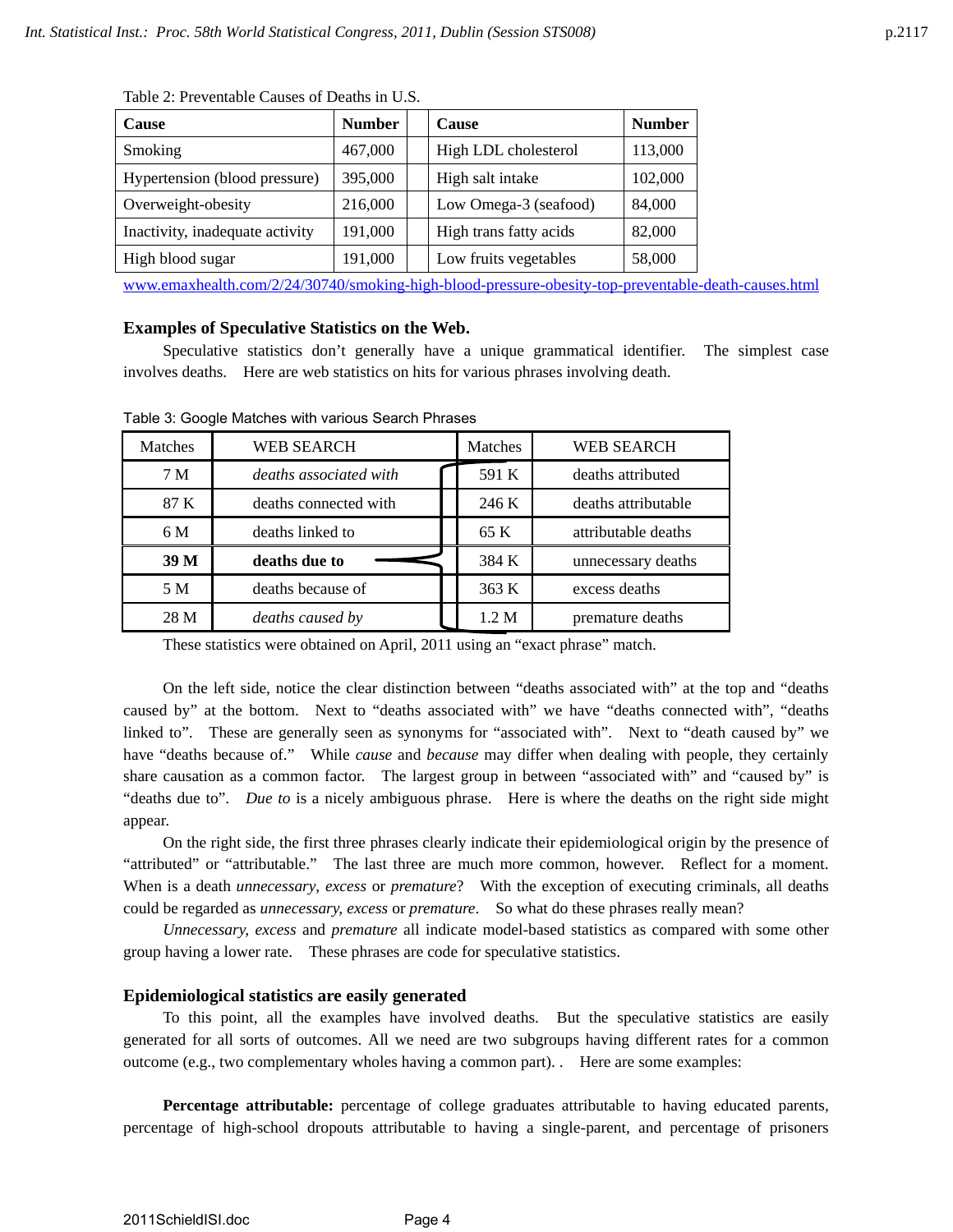attributable to having low IQ.

**Cases attributable:** Premature babies attributable to mom being a smoker, auto accidents attributable to having DWI conviction, and deaths attributable to living in US vs. Mexico

Here are some examples from the everyday media.

Figure 5: Junk-Food Related Deaths [Emphasis added]



Notice the move from "accounts for" in the text to "causes" in the title. These deaths are speculative; no coroner could determine that a heart-attack death was caused by junk food. Consider another example:

#### Figure 6: Smoking-Related Deaths [Emphasis added]



## Coffee, sex, smog can all trigger heart attack, study finds



A major analysis of data on potential triggers for heart attacks finds that many of the substances and activities Americans indulge in every day - coffee, alcohol, sex, even breathing - can all help spur an attack.



Because so many people are exposed to dirty air, air pollution while stuck in traffic topped the list of potential heart attack triggers, with the researchers pegging 7.4% of heart attacks to roadway smog.

But coffee was also linked to 5% of attacks, booze to another 5%, and pot smoking to just under 1%, the European researchers found.

Again notice the move from "linked to" at the bottom to "triggers" in the earlier paragraphs and the title. Notice also the modifier *can.* Using this modal helps "pull the punch" in ways that are not clear. The *can* could refer to differences in individuals, or differences in circumstances. The *can* could also refer to the basic question of whether any of these have any real effect in anyone. This latter form is of course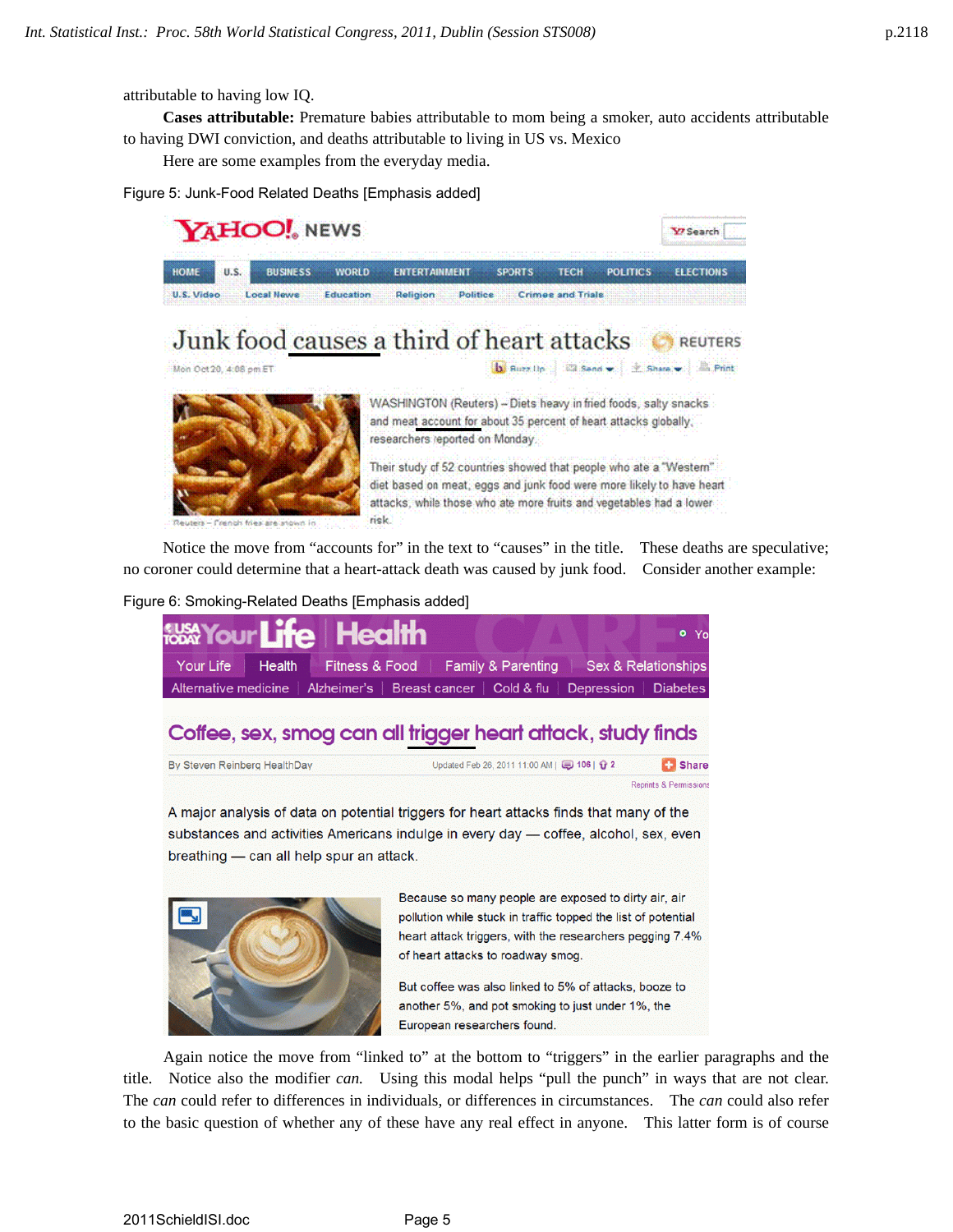the big question; the earlier forms are matters of degree in comparison.

A Harvard study (Figure 7) identified the top-three preventable causes of death based on an epidemiological model.

Figure 7: Top Three Preventable Causes of Death in the US



It is the most comprehensive study yet to look at how diet, lifestyle and metabolic risk factors for chronic disease contribute to mortality in the U.S. The study appears in the April 28, 2009 edition of the open-access journal PLoS Medicine.

www.hsph.harvard.edu/news/press-releases/2009-releases/smoking-high-blood-pressure-overweight-preventable-causes-death-us.html

## Epidemiological statistics encourage seductive grammar

Consider these titles of news stories from Schield (2010c):

- 45,000 deaths *attributable to* uninsurance
- 45,000 deaths *associated with* lack of insurance
- Lack of insurance *linked to* 45,000 deaths
- 45,000 die … *because of* lack of health insurance
- Lack of Health Insurance *Kills* 45,000 a Year
- Lack of Health Insurance *cause* 44789 deaths
- Lack of insurance *to blame* for almost 45,000 deaths

All of these statistics are based on the same research report which reported the results using phrases shown in the first three lines. But in the headlines after the first three, you can see how news reporters and headline writers added some punch to the story by using phrases like "because of", "kills" and "cause". The final extension is to add a moral element with the phrase "to blame for". Yet, none of these four extensions is justified given the original statement of association.

## Epidemiological statistics are sensitive statistics

Statistics generated by epidemiological models are extremely sensitive to the choice of assumptions. Here is one example of their sensitivity. In 2004, the US Center for Disease Control (CDC) concluded that there were 400,000 deaths attributable to obesity in the US. They concluded by saying "*Obesity might soon pass smoking as the country's leading cause of preventable death*." A year later, the number was revised based on additional data and a small change in methodology. The same researchers now claimed there were 27,000 **deaths attributable to obesity.** This revision transformed obesity **from fearsome killer to pitiable also-ran**, ranked in 7th place.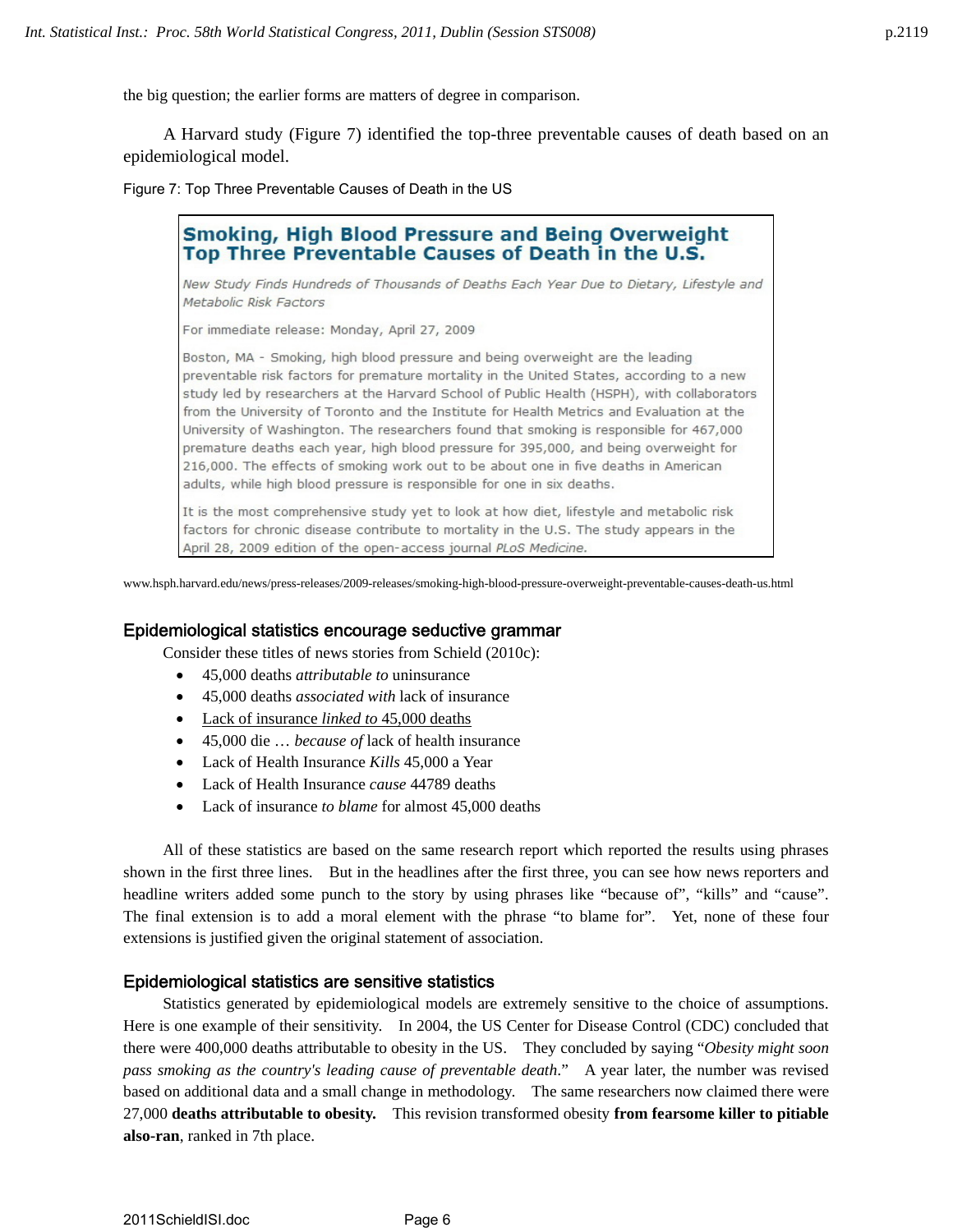So what changed? Was it the addition of one more year of data on the 25 years previously collected? Or perhaps they took something into account that is closely associated with death rates. Something such as age ...

To better illustrate this sensitivity, suppose that the rates before taking a related factor into account are identified as  $R_1$ ; those afterward are  $R_2$ . In both cases we have two groups: one with the higher rate  $R_H$  and one with the lower rate,  $R_L$ . The relative risk (RR) is defined as  $RR = R_H/R_L$ . Note that the percentage attributable is determined entirely by the relative risk:

Equation 2: Percentage *Attributed* to Exposure =  $100\%$  \* ( $R_H - R_L$ )/ $R_H$  =  $1-R_L/R_H$  = (1 –  $1/R$ R)

As the relative risk increases, the percentage attributed to the related factor increases.

Now consider the influence of a confounder on the relative risk. Suppose that taking into account the influence of a related factor increases both the initial rates by the same amount (dR) in percentage points.

Equation 3:  $R_{2H} = R_{1H} + dR$ ;  $R_{2L} = R_{1L} + dR$ ;  $R_{2H} / R_{2L} = [R_{1H} + dR] / [R_{1L} + dR]$ 

To better see the influence of controlling for a related factor, consider the ratio of these relative risks: after controlling for the factor versus before:

Equation 4:  $[R_{2H} / R_{2L}] / [R_{1H} / R_{1L}] = [1 + dR / R_{1H}] / [1 + dR / R_{1L}]$ 

When dR is positive, this ratio decreases since  $R_{1H} > R_{1L}$ . Thus, if taking into account age on the association between obesity and death tends to increase the death rates for both obese and non-obese, we can see how this might decrease the relative risk and thus decrease the number of deaths attributable to obesity.

Now suppose that taking into account the influence of a related factor increases the lower rate by a certain percentage of the spread between high and low while decreasing the higher rate by the same amount.

Equation 5: 
$$
R_{2H} = R_{1H} - dR
$$
;  $R_{2L} = R_{1L} + dR$ ;  $R_{2H} / R_{2L} = [R_{1H} - dR] / [R_{1L} + dR]$ 

To see why this example is relevant consider the association between obesity and annual incidence of death. Assume that age is positively associated with obesity. Presumably those that are obese are above-average in age, while those that are non-obese are below average in age. If we take into account age, we need to change the composition of the obese group to have a lower average age which means a lower death rate. And we need to change the composition of the non-obese group to have a higher average age which means a higher death rate. In this particular case, we are assuming the two changes have equal magnitudes.

Now we can examine the sensitivity of the percentage attributable to a given change in rates. Suppose that the effect of confounding involves 10% of the point spread between high and low. Subtracting this from the high and adding it to the low gives results that depend solely on the initial relative risk.

For relative risks above 2 with a confounder that is positively associated with the predictor and outcome of interest, a change involving a fixed percentage of the point difference between the high and low rates that is subtracted from the higher and added to the lower will decrease the percentage attributable by at least that amount. So a change involving 10% of the point difference will decrease the percentage attributable by at least 10%; a change involving 30% of the point difference will decrease the percentage attributable by at least 30%.

Figure 8 illustrates the exact results of a 10% change: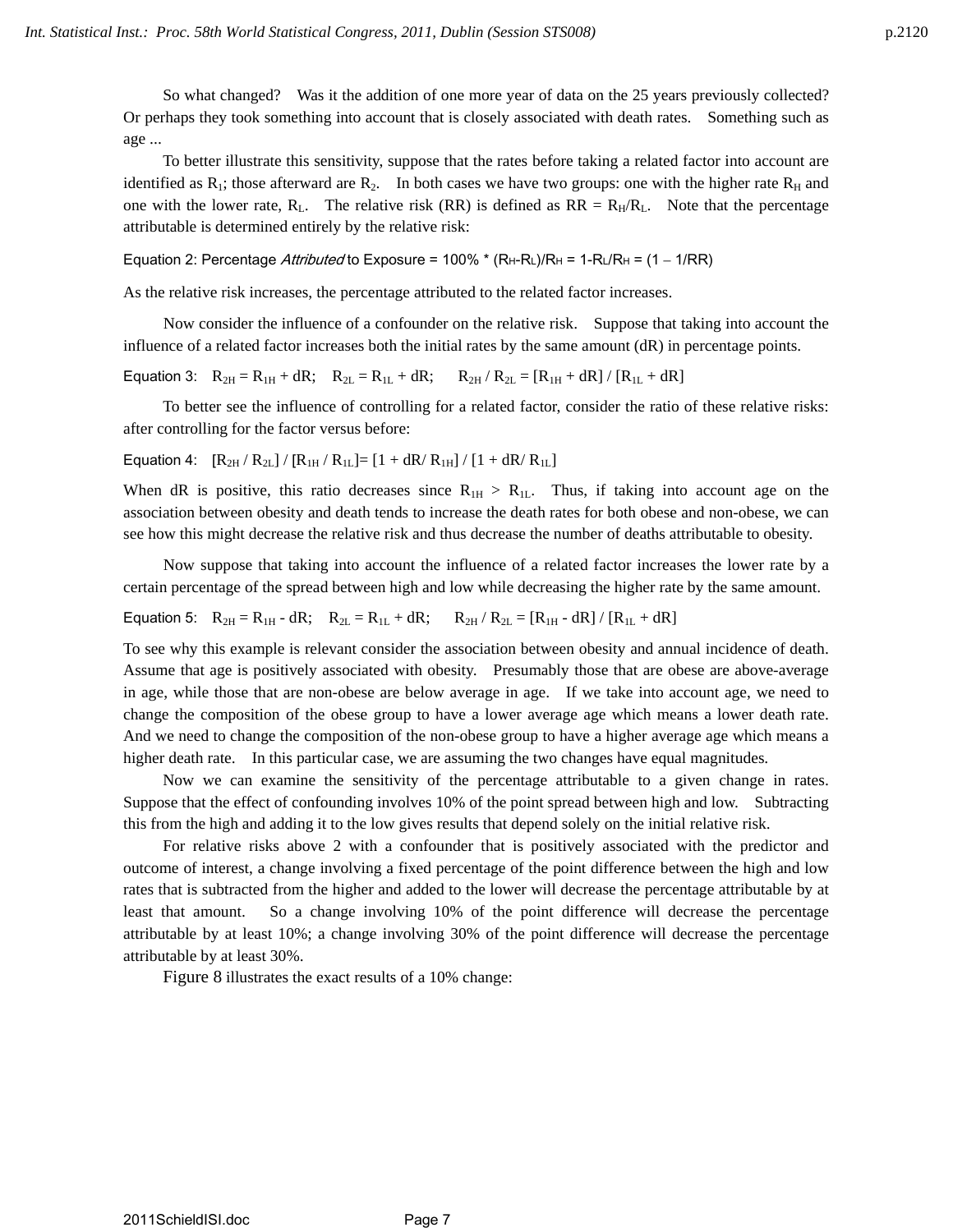Figure 8: Change in Percentage Attributable



Note that a 50% change may involve just a single percentage point – or even a small fraction of a percentage point -- when the outcomes are rare and the rates are low. The rarer the outcome, the easier it is for a confounder to influence the change in the percentage attributable substantially.

The main point is that a small change in assumptions can generate a big change in the statistics. This sensitivity to assumptions is true of all model-based statistics. But the sensitivity to the assumptions of what to take into account appears to be much bigger in these epidemiological studies than in other kinds of models. Perhaps because the results of the epidemiological studies involve differences or ratios of rates. If the goal were simply to model the size of a single rate under various conditions, the influence of errors on the result wouldn't be nearly as big as when modeling a difference or ratio of rates.

## Epidemiological statistics are spotty statistics

We need a name that clearly identifies the nature of these statistics. Calling them "model-based" is true, but this phrase doesn't capture what essential about being based on an epidemiological model. Calling them "epidemiological statistics" is more fundamental, but identifying the source doesn't give any indication of how trustworthy they are. Calling them "speculative statistics" is better. It indicates they are model based and it indicates these statistics are disputable. See Schield (2009).

My wife, Cynthia< and I were talking about this while we were having wine at dinner in Malahide, Ireland at the 2011 IASE conference. She thought all of these phrases had too many syllables. She argued that if consumers of statistics are to have any hope of recalling the phrase it should be short: one or two syllables. After several tries, she coined the phrase "spotty statistics" based on her work in Human Resources with spotty work records.

I used this phrase in my talk at ISI. I noticed at least a half-dozen to a dozen of the 100 in attendance nodding their heads "yes" at the usage. I asked several colleagues about this phrase afterwards. They liked the fact that the word *spotty* didn't claim the numbers were false and were generally supportive.

Regardless of the name, these epidemiologically-based statistics are common – but hidden – in the news. They have no unique grammar or keywords. They look plausible – coroners might count them. We treat counts as facts. Journalists and politicians don't question them. And, more importantly, we don't question them. Spotty statistics are hard to detect and they leave no clue as to their model-based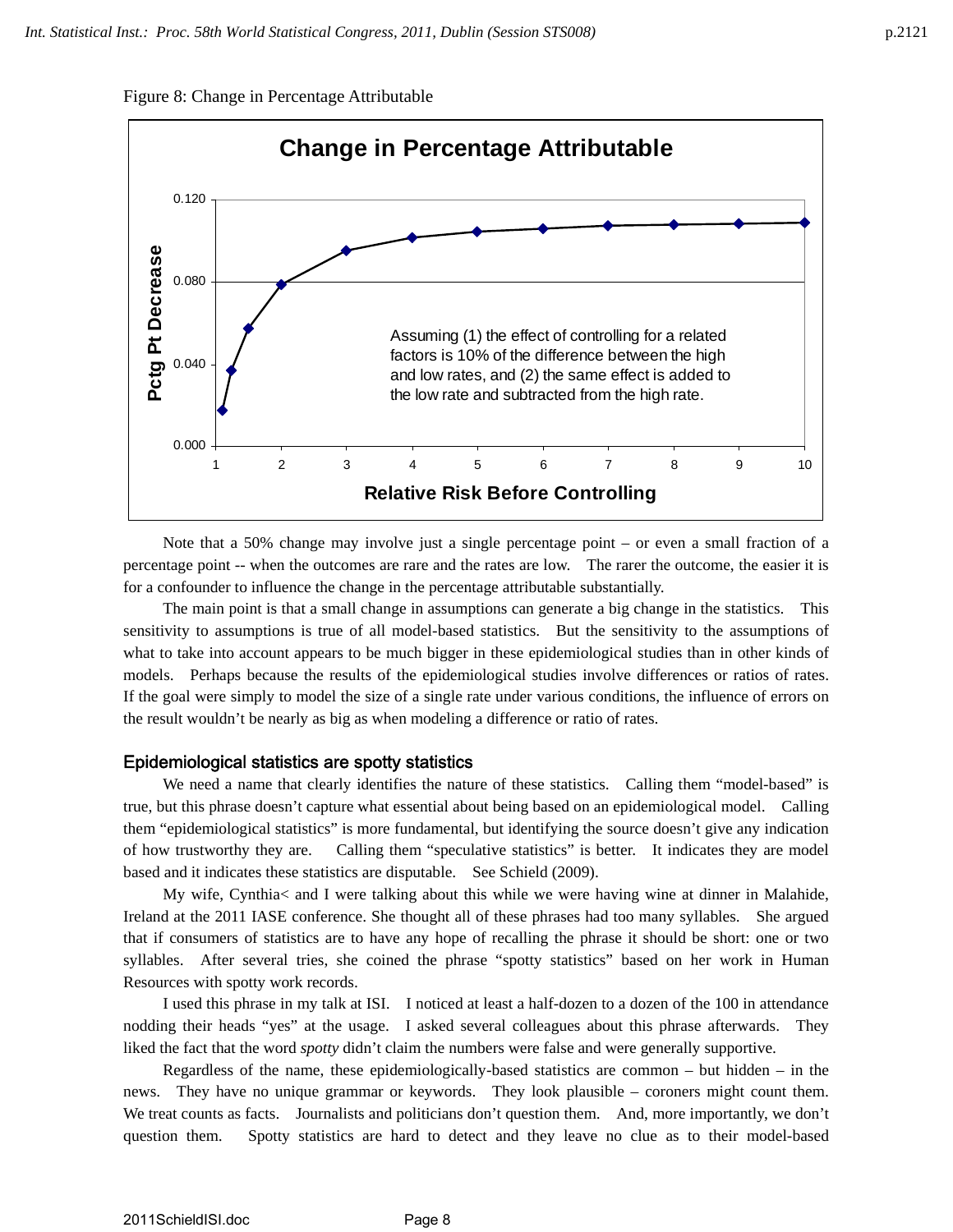assumptions.

### Statistical education is reluctant to focus on the process of obtaining statistics

In spring 2011, I surveyed a group of statistical educators in Minnesota on whether statistical education should focus more on context (what is – and is not – taken into account) or assembly (the process by which statistics are defined). As to whether statistical education should focus more on context, 6 agreed, 3 were neutral and 2 disagreed (no one strongly agreed; no one strongly disagreed). As to whether statistical education should focus more on assembly, 3 agreed, 3 were neutral, 3 disagreed and 2 strongly disagreed (no one strongly agreed).

Notice the reluctance among statistical educators to increase the focus on context. One statistical educator said that increasing the focus on how sensitive statistics are to context might decrease the respect for our discipline. Others said it would decrease the time available for teaching hard topics such as statistical inference.

Note the even-stronger reluctance among statistical educators to increase the focus on assembly: a key step in the process in which statistics are collected. Why this reluctance? One explanation is historical.

"because dealing with statistics as numbers seems to be part of nearly everyone's work, we are seen as special problem solvers instead of as prime mover" "Scientists who want to have their work be objective and true separate from the political context want to follow what once was the motto of the Royal Statistical Society, whose English translation is 'Let others thresh it out,' and that is why their necktie has as its emblem a sheaf of wheat. The idea was that statisticians would get the proper data and then others would decide what to do in the light of the information. I believe that the British later figured out that when others thresh it out the results may not be so satisfactory, because people who do not know what the numbers mean and do not mean may not be able to use them as well as those who do." Mosteller (1988).

I agree with Mosteller that statisticians and statistical educators are not subject-matter experts. They should not presume to know which measures, comparisons and displays are best. But they are not mere bookkeepers either. They can see that choices have consequences. They can point out the consequences of choices and note the sensitivity of conclusions to these choices.

## Statistical education should focus more on spotty statistics

Statistical educators should try to introduce these spotty statistics in the traditional statistical inference course. As more students come to college having studied descriptive statistics in school, statistical educators may be able to spend less time on descriptive statistics leaving more time for special topics such as confounding and spotty statistics. By remaining silent on these "spotty" statistics, a most common type of model-based statistics in the everyday media, traditional introductory statistics may be seen by outsiders as an archaic subject stuck in the 20th century fields of Fisher's agricultural station at Rothamsted.

If there is no room for this topic in the introductory statistical inference course or no desire to include it, then it should be included in separate statistical literacy courses. **Statistical literacy** is the ability to read and interpret summary statistics in the everyday media: in graphs, tables, statements, surveys and studies. See Schield (2010b).

Statistical educators have been resolutely silent on whether to support a separate course in statistical literacy. It is as though statistical educators are afraid of leaving the safety of mathematics and having to really deal with the influence of context on real problems. As John Myles White (2010) said in his blog titled "Three-quarter truth": "no idea has stifled the growth of statistical literacy as much as the endless repetition of the words correlation is not causation. This phrase seems to be primarily used to suppress intellectual inquiry …."

Events may simply overtake what statistical educators at the national level prescribe. As more